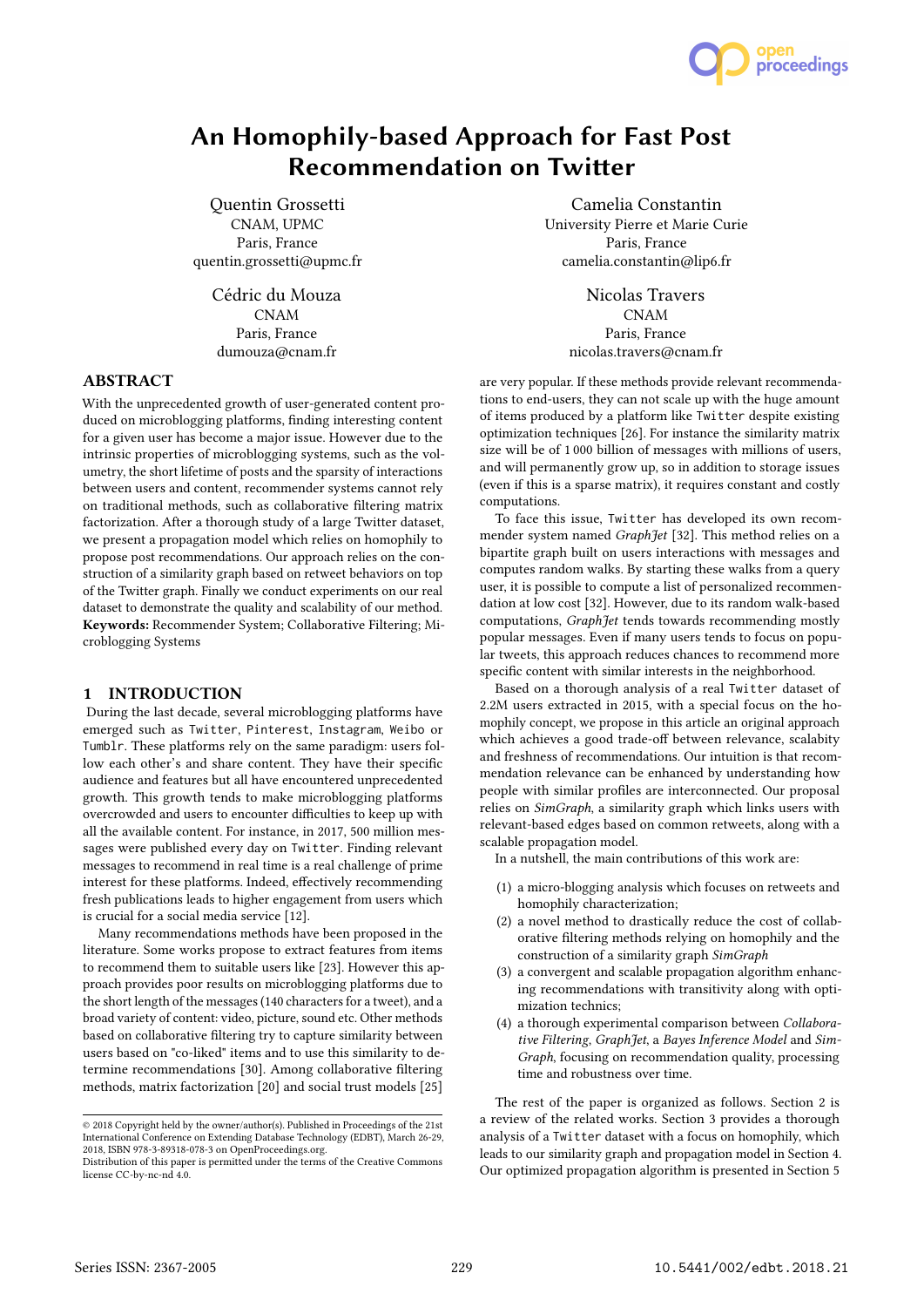and compared to other solutions in experiments in Section 6. Finally, Section 7 concludes the paper.

### 2 RELATED WORK

Since their appearance in the beginning of the 1990s at Xerox [11], recommender systems have been extremely popular and are used to recommend a large variety of objects such as : music [29], movies [27], news [9], recipes [8], etc. Different types of recommending methods emerged: content-based, collaborative filtering, graph-based, bipartite networks or deep learning.

Content-based methods aim at describing both profiles and items in order to provide recommendation [23]. The strength of content-based methods lies in the capacity to provide recommendations without requiring any feedback from users by extracting tendencies of collected data. In the context of microblogging, the content itself is poor with small-size tweets, links or multimedia, even if some works on Twitter targeted this approach [18]. However, content-based models generally suffer from overspecialized recommendations [1].

Collaborative Filtering (CF), on the opposite, combines both content and user interactions in order to produce recommendations. CF is generally represented as a matrix resolution problem and provides relevant recommendation. Lot of works focus on sparseness [19], on scalability [26] and on cold-start problems [2]. Matrix factorization methods transform both user and item vectors to a latent factor space, where similarities between items and users are generated by lower-dimensional hidden factors. However in the Twitter context, matrix factorization is not scalable due to the matrix size and continuous growth, but also it does not allow to consider the freshness of the recommended items.

Some other proposals exploit the social network and weight edges to quantify correlations between users. Jiang et al. [17] mix the social network with individual preferences into a matrix factorization model and improve recommendations. A broad range of social recommender systems have a similar approach like [33]. In Jamali et al. [16], authors present SocialMF to also enrich matrix factorization with the network of users. However the size of the Twitter matrix (more than 100 billions values) and its high growth (500 millions of messages/day) make these methods hard to exploit. Many works on trust networks have been done with explicit information, like in SoRec  $[24]$  on Epinion<sup>1</sup> producing and factorizing probabilistic matrices. However, the relationships between users on microblogging platforms is very heterogeneous and can carry many different meanings. Consequently it can not be really considered as a trust relationship.

The bipartite network model is another popular approach in recommendation systems. For instance Twitter proposes in [32] GraphJet, a random walk approach on user and post graph. Even though this method is particularly efficient, it only focuses, for scalability purposes, on the freshness of interactions. In our point of view, GraphJet by missing to exploit older interactions reduce the complexity of users profiles. Moreover, we will see in the experiments that this solution mainly addresses the hot-topic recommendations.

There exist also other works on Twitter for recommending hashtags [10] or users [6], or for filtering messages in the timeline [34]. But very few address the post recommendation problem.

Finally, deep learning methods on huge datasets such as Twitter [28] or Youtube [7] process neural networks to connect many dimensions such as similarity matrix, content features,

| # nodes          | 2.2M   |
|------------------|--------|
| # edges          | 325.5M |
| # tweets         | 3,002M |
| avg. out-deg.    | 57.8   |
| avg. in-deg.     | 69.4   |
| max out-deg.     | 349K   |
| max in-deg.      | 185K   |
| diameter         | 15     |
| avg. path length | 3.7    |

Table 1: Main features of the Twitter dataset



Figure 1: Twitter smallest paths distribution

user feedback. Even if the efficiency of such systems is promising, it faces scalability and dynamicity challenges for microblogging platforms. As a matter of facts, it currently uses past content to extract interesting items from user timelines but does not support real-time recommendation of posts from the whole network.

#### 3 MICROBLOGGING ANALYSIS

We introduce here the main characteristics of our Twitter dataset and the different experiments we performed to characterize user behaviors. We discuss the main results of our data analysis and their implication for our recommendation model.

To build our dataset we first extracted a connected component from the graph from Kwak et al. [21]. Then for each node of this subgraph we updated every information in 2015 thanks to the Twitter API<sup>2</sup>. More precisely, for each account we collected the incoming edges (followers), outcoming edges (followees) and all the tweets published by the associated account. Observe that due to the API limit we only retrieved the last 3,200 messages (maximum) for each account. Table 1 summarizes the main features of the dataset. With more than 2 million users and 3 billion messages we have a mean number of 1,375 published tweets per user. The original Kwak connected component contained 125M of edges, so its connectivity has almost doubled in 6 years. The average path length for our graph is 3.7 which is very close to the 4.1 found by Kwak et al. (Figure 1). Likewise, the diameter (longest shortest path between two nodes) for their graph is 18 which is very close to the one we obtained (15). We also observed that our

<sup>1</sup>http://www.epinions.com/

<sup>2</sup>https://dev.twitter.com/rest/public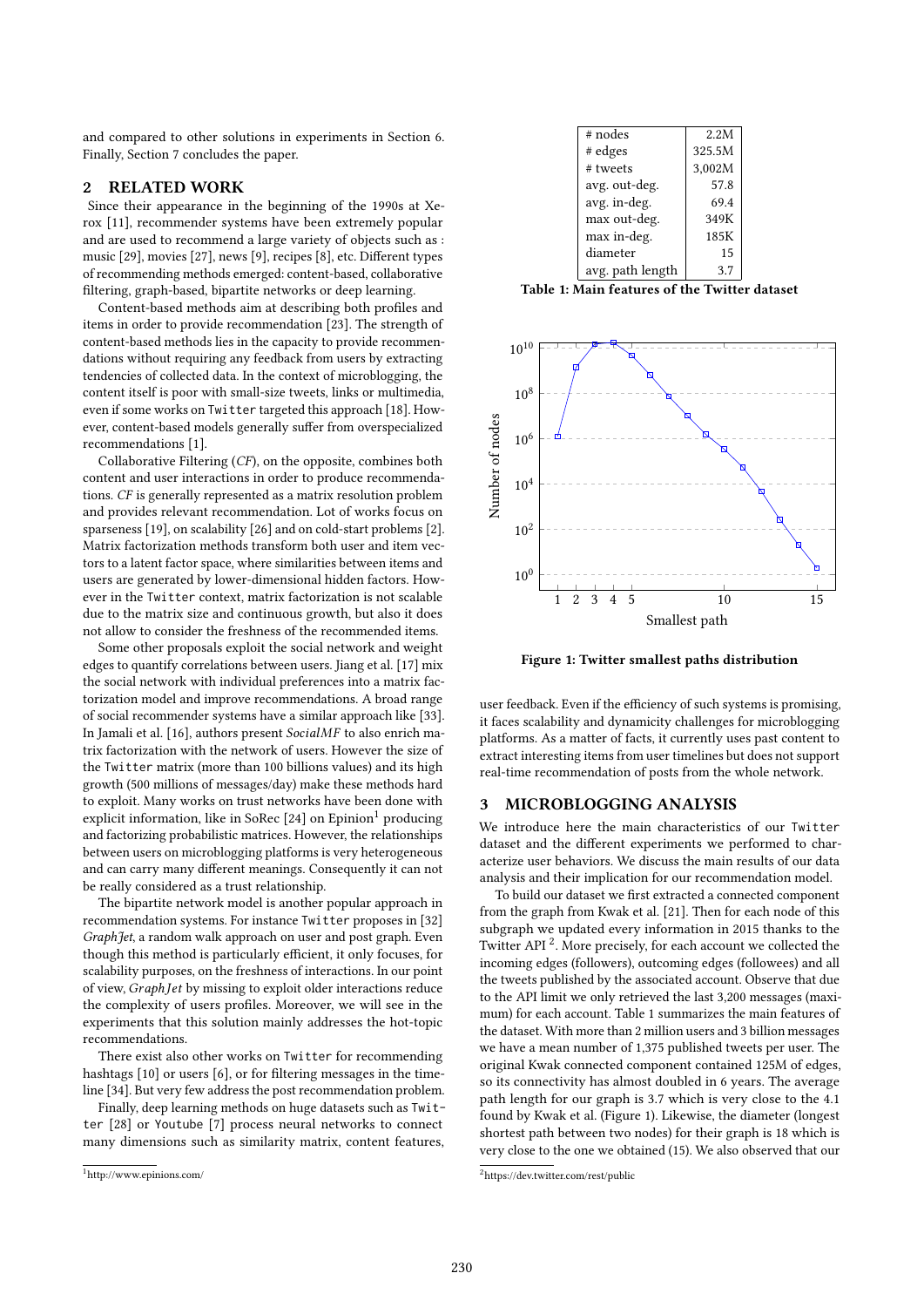

Figure 2: Distribution of the number of retweets per tweet

in/out-degree distributions (i.e. number of followers/followees per user) are close to the ones found in previous Twitter graph characterizations like [22, 35]. We conclude that we succeed in building a representative subgraph of Twitter along with the associated tweets published by the different accounts.

Based on our representative dataset we perform a set of experiments to analyze the retweet activity.

#### 3.1 Retweet characterization

Our objective is to recommend relevant tweets to users. Retweet is the mean to express interest for a piece of information, which can indifferently be positively or negatively perceived. The study of tweet propagation through retweets is consequently of primary interest.

3.1.1 Retweet behavior. First, we analyzed the popularity of the retweet behavior. Figure 2 shows the number of retweets for a given message. A large majority of messages are never retweeted (≈90% of the tweets), or only a few times, with barely 2-3 retweets (≈2%). Very popular messages are extremely rare: messages with more than 50 retweets represent less than <sup>0</sup>.005%. These results are consistent with the study of Kwak [21] which underlines that a very large majority of the messages are never retweeted or retweeted only once. From a recommender system point of view, tweets which are retweeted more than 4-5 times must get a significant weight since they are popular. Observe that the network itself promotes the propagation of this type of messages (social network effect). However being able to recommend a recent tweet with a small number of retweets (less than 5) is a real challenge. This is one of the objective of our proposal.

When analyzing whether retweeting is a common behavior, we observe that only a small number of users produce many retweets (see Figure 3). The majority of users perform between 10 and 100 retweets. The average number of retweets per user is <sup>156</sup> while the median is <sup>37</sup>.<sup>5</sup> and we observe the traditional power law distribution where few people gather all the retweets. From the point of view of recommender systems, the main difficulty lies in users with very few retweets (or even none) who represent a large part of the users (a quarter of users have never retweeted). For these users, methods which rely on collaborative filtering would be unable to provide recommendations.



Figure 3: Number of retweets per user



Figure 4: Lifetime of a tweet

3.1.2 Lifetime of a tweet. Recommender systems must avoid recommending a tweet which is "outdated", i.e. which won't be propagated anymore because it no longer interests anyone. We study here the lifetime of a tweet that we measured as the time span between the publication of the initial message and the last time it was retweeted. Only messages which were retweeted at least once are considered in this experiment. The results are shown in Figure 4. We observe that a large part of the messages "die" (so are no longer retweeted) before reaching one hour (40%). 90% of the messages die before 72h (three days). It's very uncommon for a message to be retweeted beyond that point. Therefore our results differ from the ones reported by Kwak et al. [21] which notice that 10% of the retweet activity takes place one month after the publication of the message. Indeed, Twitter still was, in 2009, a recent system and less content was created, thus it was more easy to retweet messages older than a few weeks. In 2017, with more than 500 million new tweets published every day, freshness of the tweets has become a central criterion of propagation.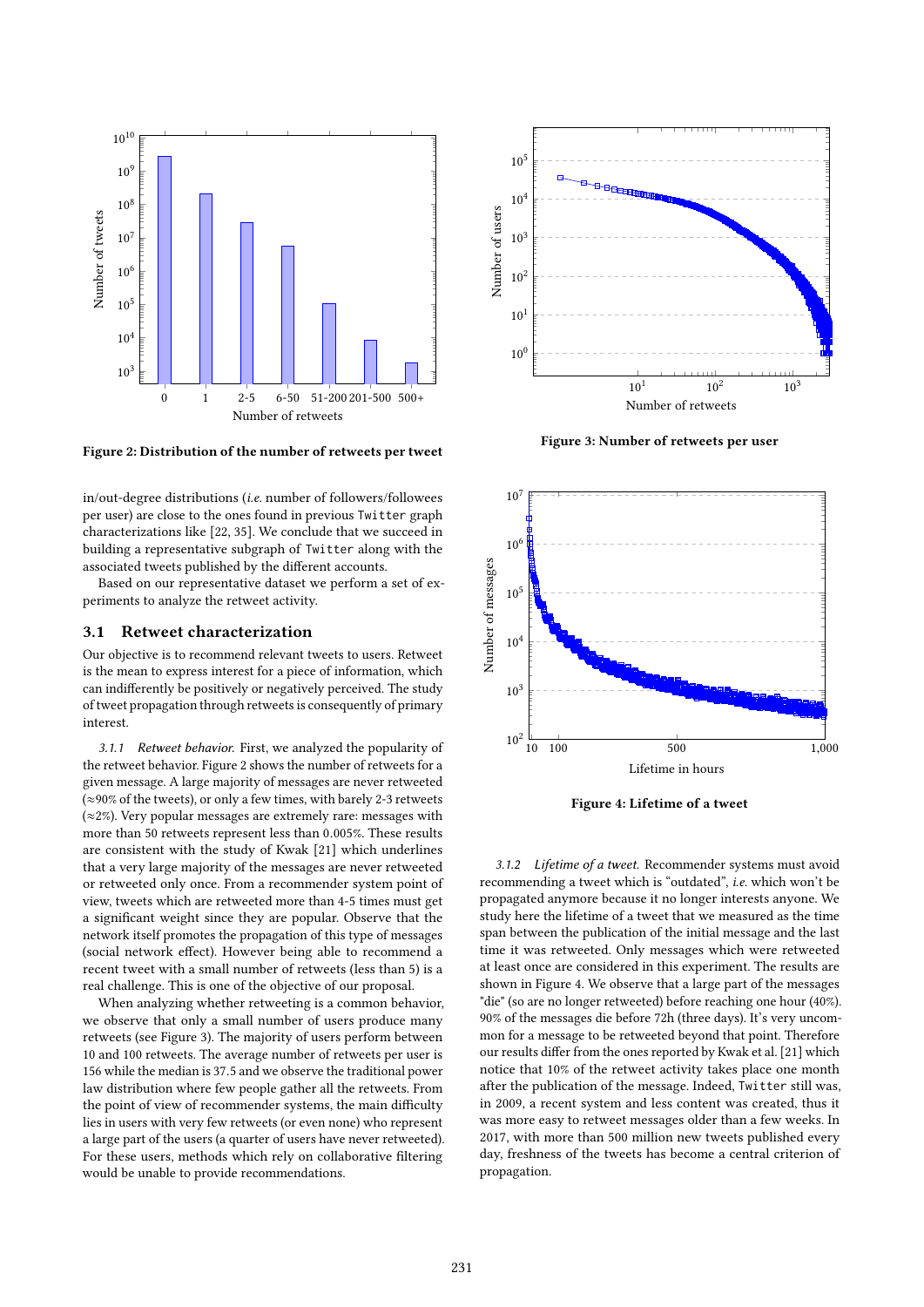We conclude from this analysis that users mainly share fresh information and the tweets to consider in our recommender system are the messages that reach at least 2 retweets. Moreover, even for these messages, we do not need to compute their score after 72h because after this limit they become irrelevant for recommendation.

# 3.2 Homophily study

Collaborative filtering methods rely on a list of similar users to determine recommendations. We study in this section the evolution of similarity scores between users with respect to their distance in the Twitter network. We adopt a Jaccard similarity measure with a slight adjustment to take into account the popularity of the tweet as advised by Breese et al. in [4]: the less popular a retweeted post by two users is, the closer these users are. The rationale for relying on retweets to measure the similarity between users, as explained before, is that retweets are the only way a user expresses explicitly an interest about a piece of information published.

Definition 3.1 (User similarity measure). The similarity of two users is defined as:

$$
sim(u, v) = \frac{\sum_{i \in L_u \cap L_v} \frac{1}{log(1 + m(i))}}{|L_u \cup L_v|}
$$
(1)

where  $sim(u, v)$  stands for the similarity score between a user u<br>and a user  $v, I$  is the profile of user u estimated through the set and a user  $v$ .  $L_u$  is the profile of user u estimated through the set of all the tweets he retweeted.  $m(i)$  is the popularity of the tweet, measured here as the number of times it has been retweeted.

Based on this measure we study the homophily between users. Homophily corresponds in social media to the tendency for people to be connected with people sharing the same interest. This effect has been studied on demographic dimensions (age, gender, political orientation) for example by Colleoni [5] or Zamal [37]. They show how one could predict a user demographic based on his neighborhood. Topical homophily also has been studied by Lerman [15], that shows how people who are topically more similar are also more likely to be connected. Bhattacharya et al. [3] present similar results. With our analysis we study the homophily phenomenon in a different perspective.

Because of computation costs, we limited our study to 2,000 users randomly selected from our dataset, checking that they retweeted at least a defined number of posts. For each of these users, we computed the length of the shortest path connecting them to all other users. The results are shown in Table 2. We see that only 5.96% of user pairs display a similarity score over 0 and are directly connected through the network. However this small number of users pair presents the highest mean similarity score with 0.0056. When exploring at distance 2, to reach the followees of the followees, we note that the mean similarity score of 0.0021 is still higher than the average value (0.0019), and they represent almost 38% of the user pairs. Most of the users (51%) with a similarity score not null are at distance 3 from each other. However their similarity score is lower, 0.0017. Moreover, we observe that, according to the topology of the Twitter network (Figure 1), a distance of 3 corresponds almost to the entire network.

Table 3 completes this experiment by studying the link between position in the Top-N of most similar users and their distance to the user. For each of the 2,000 users from the previous experiment, we collect the 5 users with the highest similar scores. We then compute the average shortest distance between a user

| Distance   | Nb of users | Perc.  | Average similarity |
|------------|-------------|--------|--------------------|
|            | 19,163      | 05.96% | 0.0056             |
| 2          | 121,857     | 37.91% | 0.0021             |
| 3          | 166,633     | 51.84% | 0.0017             |
| 4          | 12,070      | 03.76% | 0.0018             |
| 5          | 297         | 00.09% | 0.0016             |
|            | 6           | 00.01% | 0.0019             |
| Impossible | 1.396       | 00.43% | 0.0023             |

Table 2: Evolution of the similarity score through distance in the network

|      |                  | Distances distribution (%) |       |       |      |
|------|------------------|----------------------------|-------|-------|------|
| Rank | Average Distance |                            |       |       |      |
|      | 1.65             | 53.30                      | 28.20 | 16.65 | 1.45 |
| 2    | 1.78             | 43.70                      | 34.50 | 20.50 | 1.05 |
| 3    | 1.88             | 37.99                      | 36.04 | 24.37 | 1.35 |
| 4    | 1.97             | 33.18                      | 36.99 | 27.68 | 1.70 |
| 5    | 1.99             | 32.01                      | 37.93 | 28.20 | 1.56 |

Table 3: Link between distance in the network and position in the Top-N ranking

and each user from his Top-5. We observe that the user at first rank, i.e., the most similar user, is directly connected to the user in 53% of the cases. The average score decreases when going down in the user rank. For instance the user ranked at the fifth position is directly connected to the user in only 32% of the cases. This study of the top-5 reveals that when considering users at a distance 1 added with users at distance 2 we capture 70-80% of the most similar users.

From this experiment we conclude that relying on the "strong" homophily, i.e. direct connection between users, is not enough because they represent a very small subset of the set of similar users. On the other hand we observe a "soft" homophily corresponding to users having a good similarity score but located at distance 2. These users which represent around 37% of users with a not null similarity scores, must consequently be considered by recommender systems to determine meaningful recommendations.

# 4 OUR MODEL

Based on our previous analysis we propose a propagation model relying on homophily to build post recommendation. Our approach relies on the construction of a similarity graph on top of the Twitter graph. The basic idea is to exploit the fact that highest similar users are at a distance lower or equal to 2. Thus we can use an exploration of the network to drastically reduce the amount of computed similarities.

#### 4.1 Similarity graph

Our experiments about the homophily enlighten that the natural homophily in Twitter, which is translated by a "follow" link, is not sufficient to detect users of interest while considering all nodes at a distance up to 2 allows to capture most similar users. So, we decide to perform a 2-hop exploration from each node (user) in the Twitter graph. The set of reachable nodes for a node u is named the 2-hop neighborhood, denoted  $N_2(u)$ . Then we compute for each node v in  $\mathcal{N}_2(u)$  the similarity score of v with all the nodes from  $\mathcal{N}_2(u)$ . For each node w with a similarity greater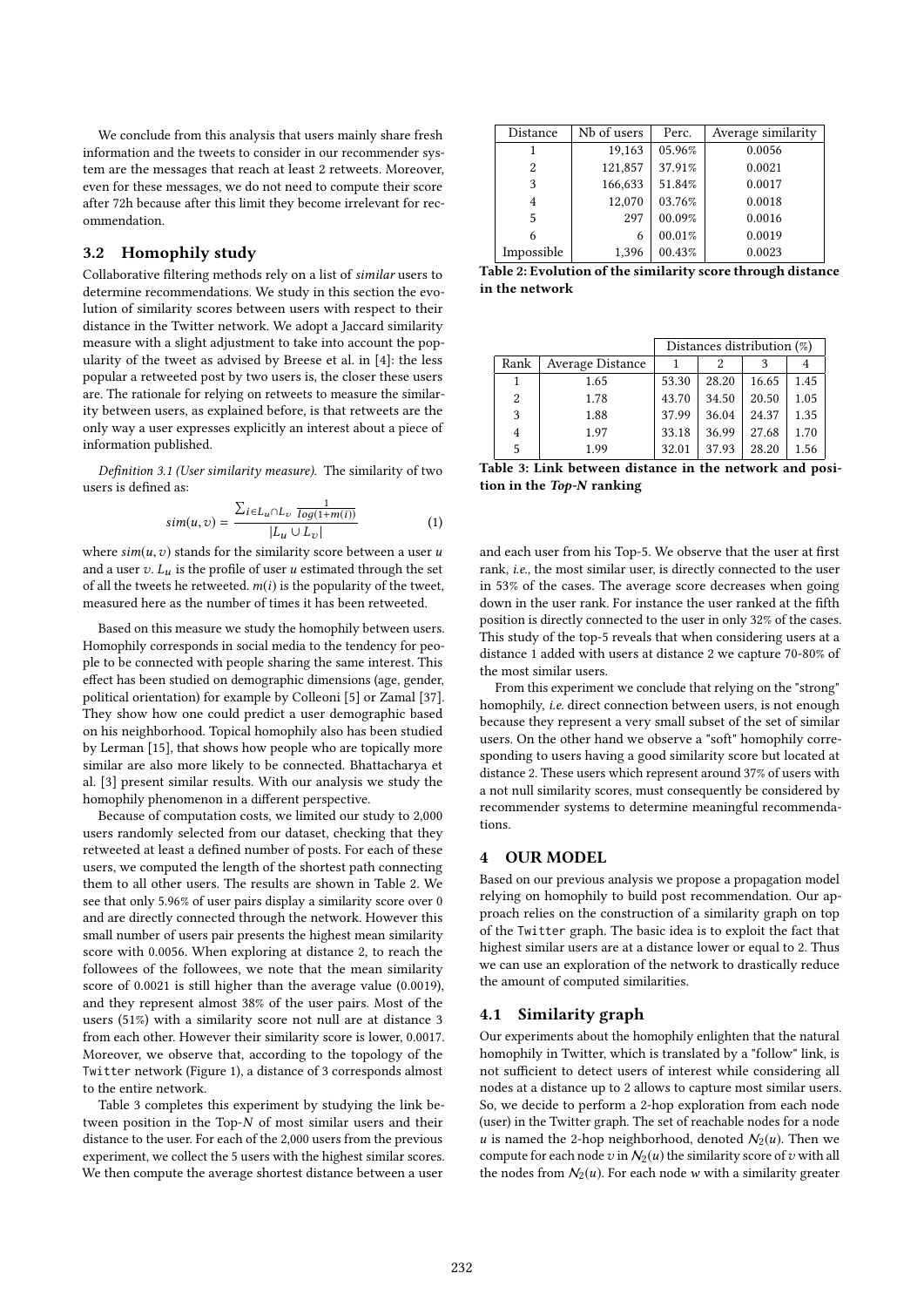| SimGraph  |
|-----------|
| 1,149,374 |
| 4,950,417 |
| 0.0078    |
| 5.9       |
| 21        |
| 7.5       |
|           |

Table 4: SimGraph characteristics

than a chosen threshold  $\tau$ , we create an oriented edge  $e(u, w)$  in our similarity graph.

So formally the definition of the similarity graph is:

Definition 4.1 (Similarity graph). Consider the Twitter graph  $G(V, E)$  where V denotes the set of vertices and E the set of edges, and a given similarity threshold  $\tau$ . The similarity graph SimGraph(V ′  $\mathbb{Z}$ ′ ) is defined as:

$$
\begin{cases} V' \subseteq V \\ e(u,v) \in E' \implies u \in V \land v \in N_2(u) \land sim(u,v) \ge \tau \end{cases}
$$

We report in Table 4 the main characteristics of the similarity graph for our Twitter dataset. First, we observe that around half of the users from the original Twitter dataset are not present in the similarity graph. The reason is that many users either don't retweet any message or nobody has retweeted the same messages as this user. This issue is very close to cold-start problems and we won't address in this paper the issue of recommending tweets for users who are not present in the similarity graph.

However, we could consider an approach similar to the one used in GraphJet [32] using the neighborhood's computed recommendation of cold start nodes to partially solve this issue. Therefore it seems possible without too much effort to recommend items also for cold-start users.

Another characteristic of the similarity graph is a more uniform in-degree distribution than the original graph, with few nodes having a large number of incoming edges. This property is particularly interesting since in the opposite situation it would have led to some users gathering all the influence in the similarity network. Paths between two nodes in our similarity network are now much longer than the original Twitter network since the diameter of the similarity graph is now 21 and the average smallest path was doubled from <sup>3</sup>.<sup>7</sup> to <sup>7</sup>.5. We observe that we are still in a small world network context according to the definitions expressed in the work of Schnetrler [31]. Basically, this construction of a similarity graph, relying on 2-hop exploration in the Twitter graph could be seen as a dimension reduction process.

#### 4.2 Propagation Model

The sparsity of user interactions on data is generally considered a major bottleneck for a successful execution of a collaborative filtering recommender system. As we've seen before, in microblogging context, this sparsity issue is important. In their work, Huand et al. [14] use transitivity in a collaborative filtering model to fight the sparsity problem. Considering a similar approach, we propose a propagation model on top of our similarity graph. Propagation is an efficient way to face the sparsity since it allows to transmit content from a user  $u$  to a user  $v$  while there exists no link (i.e., edge in the underlying graph) between them. Intuitively we consider that if a user  $w$  has interests similar to  $u$ 



Figure 5: SimGraph smallest path

leading to several retweets, the content from  $u$  that we recommend to  $w$  should also be recommended to  $v$  if  $v$  is similar to  $w$ 

The only action we can collect to capture interests from a user for a tweet is the retweet action to share a piece of information. Consequently we assume here that liking a tweet is similar to sharing it (retweet). Therefore the words "like" and "retweet" are interchangeable. We estimate the sharing probability, i.e. the probability that a user  $u$  likes a tweet  $t$  as:

Definition 4.2. Sharing probability The probability that a user  $u$  likes (and shares) a tweet  $t$  is:

$$
p(u,t) = \frac{\sum\limits_{v \in F_u} p(u \leftarrow v, t)}{|F_u|}
$$

where  $F_u$  denotes the set of influential (similar) users for  $u$  (i.e., those connected by outcoming edges in the similarity graph) and  $p(u \leftarrow v, t)$  is the probability that u likes t determined consistently by the behavior of his influential user  $v$ . This probability is estimated as:

$$
p(u \leftarrow v, t) = p(v, t) \times sim(u, v)
$$

Example 4.3. Consider the similarity graph of Figure 6 with 5 nodes  $(u, v, w, x, y)$ . An edge  $u \rightarrow v$  expresses the fact that v is an influential user of  $u$ . Edges values correspond to the similarity score  $sim(u, v)$ . Assume that user x liked/shared the tweet t1, so the probability that x like t1 is  $p(x, t1) = 1$ . Consequently the score of  $p(w, t)$  is:

$$
p(w, t1) = \frac{\sum_{v \in F_w} p(w \leftarrow v, t)}{|F_w|} = \frac{0 \times \text{sim}(w, y) + 1 \times \text{sim}(w, x)}{2} = 0.25
$$

However since  $p(w, t1)$  changes, all probabilities which depend on the value of  $p(w, t1)$  must be updated in turn.

## 5 PROPAGATION ALGORITHM

We introduce in this section our propagation algorithm which allows to recommend new content to users based on their similarity. We also present its convergence property and optimizations.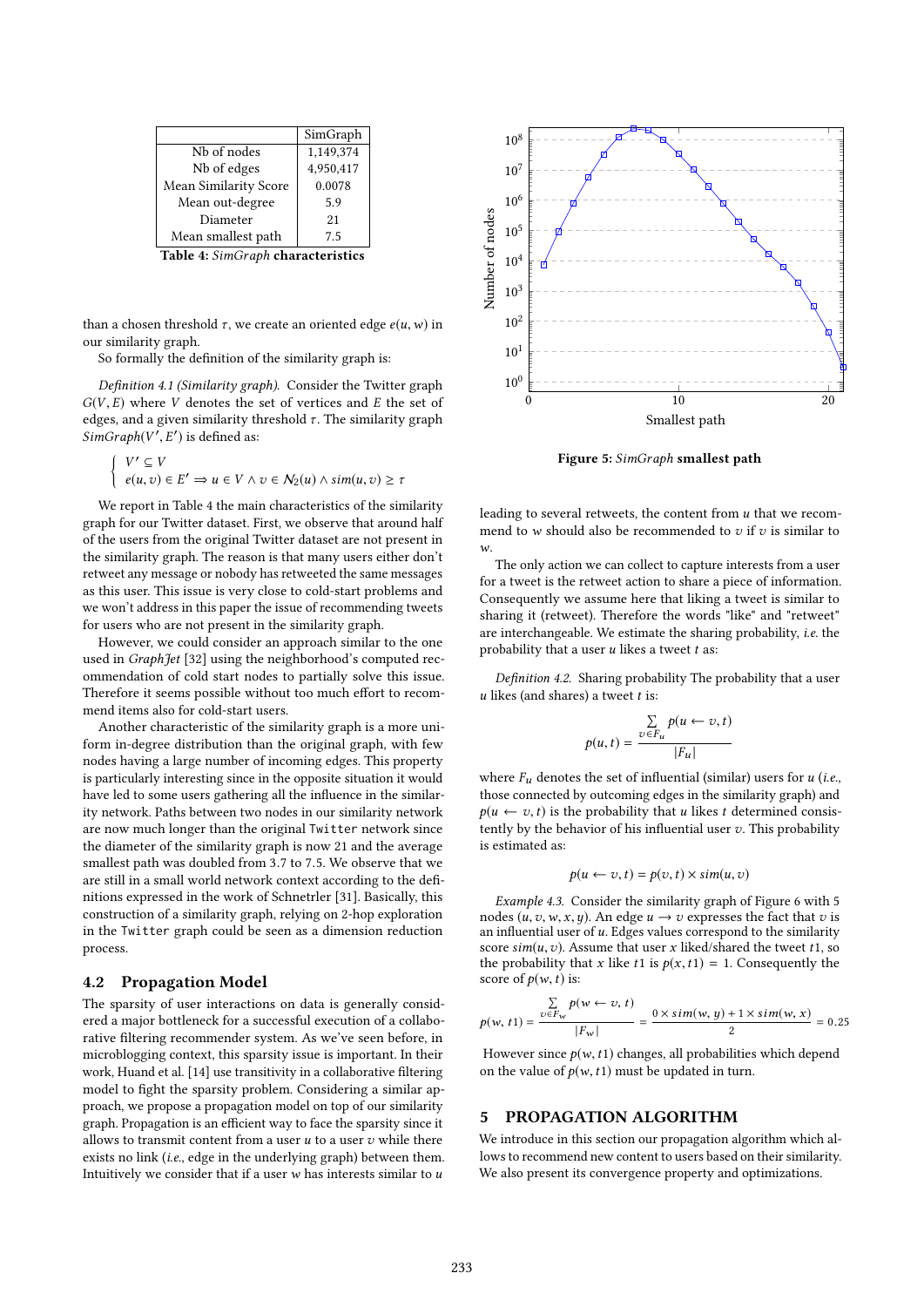

Figure 6: Example of similarity graph

#### 5.1 Iterative algorithm

We perform our iterative propagation algorithm each time a tweet t is retweeted. We discuss different optimizations in Section ?? which exploit our observations regarding the popularity and the lifespan to avoid performing the propagation for each retweet.

So assume that we have a similarity graph  $SimGraph = (V, E)$ with  $V$  the set of vertices and  $E$  the set of edges, and that a tweet t is retweeted by a user. Algorithm 1 presents our propagation algorithm. We denote by  $D$  the set of users that have already retweeted t. For each  $v \in D$ , the probability  $p(v, t)$  is consequently 1 (line 3). For all other users  $u \in V \setminus D$  we consider that the initial probability to retweet this tweet is  $p(u, t) = 0$  (line 4). During an iteration, we compute for all the users  $u$  in  $V \setminus D$  the probability  $p(u, t)$  based on the probabilities from his followees, *i.e.*  $p(v, t)$  for all  $v \in F_u$  (line 10). So for iteration k we compute our probabilities based on the those which were computed at iteration  $k − 1$ . Observe that users  $v ∈ D$  have a probability of 1 which is not re-computed during the iterative algorithm. The algorithm stops when no probabilities change during an iteration (line 7).

Algorithm 1: Propagation algorithm

**input** : Similarity graph SimGraph =  $(V,E)$ , a tweet t and a set of users D who retweet it output: the set of vertices with their retweet probability 1 Initialization; 2 foreach  $u$  in  $V$  do<br>3 | if  $u \in D$  then 3 if  $u \in D$  then  $p(u, t) = 1$ ;<br>4 else  $p(u, t) = 0$ ; else  $p(u, t) = 0$ ; 5 end 6 convergence = false ; 7 while convergence = false do  $\vert$  convergence = true; 9 foreach u in  $V \setminus D$  do 10  $\begin{array}{|c|c|} \hline \end{array}$   $p'(u,t) = (\sum\limits_{v \in F}$  $\sum_{v \in F_u} p(v,t) \times sim(u,v) / |F_u|$ 11 if  $p(u,t) \neq p'(u,t)$  then convergence = false; 12  $p(u, t) = p'(u, t);$  $13$  end 14 end 15 Return  $\forall u \in V, p(u, t)$ ;

Example 5.1. Consider our previous example in Figure 6. After that user  $x$  liked/shared the tweet  $t1$ , we propagate this action on the similarity graph and we first update the score of  $p(w, t)$  since x is an influential user of w. Since the value of  $p(w, t)$  changed and is now <sup>0</sup>.<sup>25</sup> we must update in a second iteration the probability of the users influenced by  $w$ , so here only  $u$ .

$$
p(u,t1) = \frac{\sum\limits_{v \in Fu} p(u \leftarrow v,t))}{|Fw|} = \frac{0 \times \text{sim}(u,v) + 0.25 \times 0.5}{2} = 0.0625
$$

Since there is no users influenced by  $u$  the algorithm stops.

Therefor this algorithm produces for an incoming tweet a probability score for every users in the propagated sub-graph. Then, the recommendations of a user is based on the top- $k$  tweets sorted on probability. We will study in Section 6.2 the impact of the size  $(k)$  on the quality of the recommendations compared to competitors.

#### 5.2 Linear system formulation

 $\Bigg\}$ 

 $\overline{\mathcal{L}}$ 

Consider we have *n* users  $(u_1, u_2, ..., u_n)$  in the similarity graph, our propagation model consists in resolving the following linear system with  $n$  equations:

$$
a_{11}p_{u_1} + a_{12}p_{u_2} + \dots + a_{1n}p_{u_n} = b_1
$$
  
\n
$$
a_{21}p_{u_1} + a_{22}p_{u_2} + \dots + a_{2n}p_{u_n} = b_2
$$
  
\n
$$
\dots = \dots
$$
  
\n
$$
a_{n1}p_{u_1} + a_{n2}p_{u_2} + \dots + a_{nn}p_{u_n} = b_n
$$

which can be written under a matrix product  $Ap = b$  with:

- vector *b* which is the initial state vector, with  $b_i = 1$  if  $u_i$ has retweeted (shared) the message and 0 otherwise;
- vector  $p$  is the solution vector, containing the probabilities after propagation of any user to like the tweet;
- $\bullet$  the similarity matrix  $A$  which is defined as:  $\forall i \leq n, \forall j \leq n,$

$$
a_{i,j} = \begin{cases} 1 & \text{if } i = j \\ \frac{-\text{sim}(u_i, u_j)}{|F_{u_i}|} & \text{if } (u_i, u_j) \text{ is an edge in the SimGraph} \\ 0 & \text{otherwise} \end{cases}
$$

### 5.3 Convergence property

Incremental resolution methods such as Jacobi, Gauss-Seidel or successive over-relaxation (SOR) can be used to solve such a linear system  $Ap = b$ . A necessary and sufficient condition to ensure convergence for this incremental resolution method is that the matrix A is diagonally dominant. This condition is fulfilled here because  $\forall u, v \, \text{sim}(u, v) \leq 1$ , so  $\sum_{j \neq i} |a_{ij}| < \frac{1}{F_i}$ <br>Since  $|a_{11}| = 1$ , we conclude that  $|a_{11}| > \sum_{j \neq i} |a_{ij}|$  for Fu  $\times \sum_{j \neq i} 1 = 1.$ Since  $|a_{jj}| = 1$ , we conclude that  $|a_{jj}| \ge \sum_{j \ne i} |a_{ij}|$  for all *i*, so *A* is diagonally dominant.

diagonally dominant.

Considering the Jacobi method of resolution, the convergence speed is bound by the matrix norm  $||A||$ . However, this value is dependent of the matrix's values, and therefore cannot be known theoretically. We conducted an experimental study on our dataset and show that the convergence of our model is bound to  $||A|| = 0.91$  - the worst case scenario. The unpredictable or bad convergence speed of our model led us to apply several optimizations to guarantee a fast convergence and therefore a fast computation.

#### 5.4 Propagation algorithm optimizations

We propose and test several optimizations for the propagation algorithm which significantly improve its performance.

Propagation thresholds. A first optimization consists in setting a static threshold  $β$  to decide whether a score updated at an iteration k should be transmitted to the followees at the iteration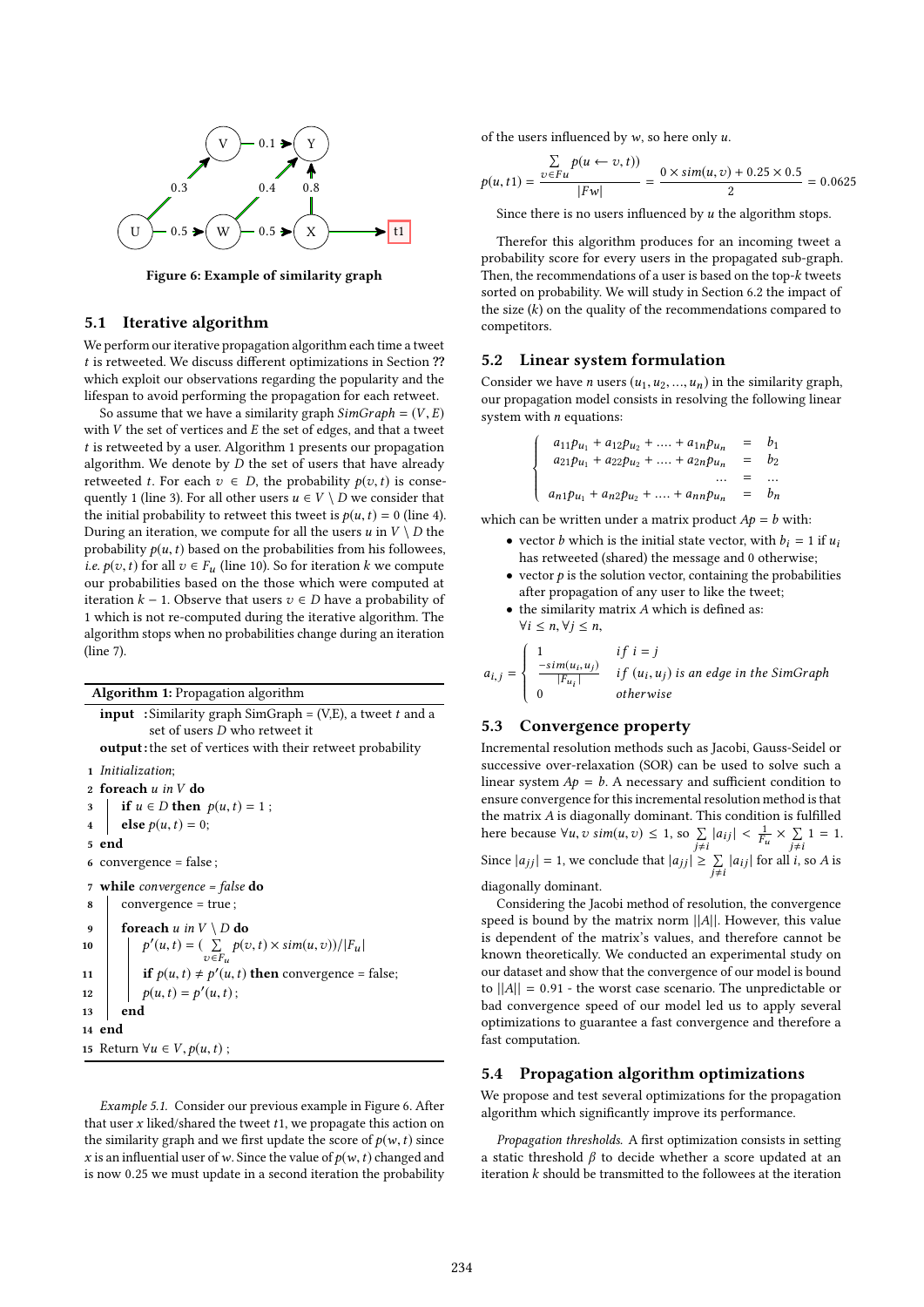k + 1. So when  $p(u, t)^n - p(u, t)^{n-1} < \beta$  the user u does not proposed its score to his followes for any following iteration propagate its score to his followees for any following iteration.

We extend this traditional approach by proposing a dynamic threshold based on our analysis about the evolution of the tweet popularity and its lifespan. Indeed the probabilities computation for a popular message requires a long time in order to reach convergence. Moreover, this tweet is likely to be sent to a large part of our similarity network. Oppositely, a tweet which has not been retweeted many times because it has just appeared in the system leads to faster computations. Most recommender systems focus on already-popular tweets. So, by setting a dynamic threshold which favors tweets less popular because they have just appeared, we could recommend them earlier than other recommender systems, and at lower computing costs. Precisely we define our dynamic threshold  $y(t)$  for a tweet t as:

$$
\gamma(t) = \frac{(m(t))^p}{k^p + (m(t))^p}
$$

where  $m(t)$  denotes the popularity of the message t which can<br>be measured as the number of retweets for instance k and n be measured as the number of retweets, for instance.  $k$  and  $p$ are fixed parameters and are superior to 0, they are used to fit properly the distribution of popular items. Basically  $\gamma(t)$  is bounded between [0, <sup>1</sup>] and close to <sup>0</sup> when few people have shared t, and close to 1 when the message is considered popular. However other dynamic thresholds could be considered.

Postponed computation. We propose another optimization based on the time frame update. It consists in starting the propagation process not at each time a new retweet happens on a message but after time interval  $\delta$  depending on the account activity. For instance, assume that a message is very popular with dozens of retweets per minute. We could decide to wait 10 minutes before executing the propagation computation. On the opposite a very unpopular message can wait few hours before launching the propagation process.

#### 6 EXPERIMENTS

We evaluate the SimGraph model along with our propagation algorithm. We first detail the experiment protocol used with our Twitter dataset to measure the quality of generated recommendations. Then we present our different results and compare them with other recommendation methods.

#### 6.1 Experimental Setup

Our experiments are performed on a Linux machine with 512GB of RAM memory and 80 Intel(R) Xeon(R) CPU E7-4830 v2 @ 2.20GHz. We use Java Openjdk 1.8 for all our implementations. To compare our method with several baseline solutions, we implement a Bayes Inference Model used for recommendation [36], a standard collaborative filtering method (CF) [13] and GraphJet algorithm [32] which is currently used by Twitter. The rationale for the choice of these different competitors is that our method could be seen as a combination of probabilistic and collaborative filtering approaches. Regarding the Bayesian inference model we tweak it slightly to consider only the binary feedback of Twitter (liking or doing nothing) instead of ratings from 1 to 5. Moreover due to computational issues it is necessary to define a threshold in the Bayesian probabilities computation to stop the costly process. The implementation of the GraphJet method is based on Twitter source code<sup>3</sup>. All experiments are performed on the real Twitter dataset introduced in Section 3.



Figure 7: Recall Capacity for 1500 users

To measure the quality of the recommendations on our dataset, we compare the recommendations of the different methods with real observations. To achieve this, we consider retweets of messages which were retweeted at least twice. They constitute a set of <sup>132</sup>, <sup>389</sup>, <sup>409</sup> sharing actions for these messages that we ordered on time. We split the set in two: the first 90% of actions (the oldest retweets) compose the training set and the last 10% the test set. While the former set is used to train the four methods, the latter one allows to check the recommendations with real retweets. Note that the test set captures 66 days of retweets from the users in our dataset. Then we randomly select 500 users with less than 100 retweets (low-active users), 500 users with more than 100 retweets but less than 1,000 (moderate-active users) and finally 500 users with more than 1,000 retweets (intensive users). Combined, they constitute a set of 1,500 users used to compare the results of the different methods. We consider that a message is a hit if it is recommended to a user before he actually interact with the message (retweet/like). This prediction task can be seen as a quality measure.

#### 6.2 Quality of the recommendations

Number of recommendations. Figure 7 displays the average number of recommendations proposed by the different recommender systems with respect to the maximum number of daily recommendations for each user (i.e. the size of the top-k recommendations). We observe that Bayes, GraphJet and SimGraph present similar behavior, capped between 50 and 70 recommendations per day and user. Only CF, with a linear growth, is capable of providing a high number of recommendations for any user with this maximum of 140 recommendations. There are several possible explanations for this. First, CF by relying on every similarity scores possible between pair of users is independent of the network. Therefore the scope of candidate items to be proposed is very large. Second, Bayes and SimGraph which rely on propagation methods could theoretically compute a prediction score for any message to almost any user. The fact that their curve is not linear seems to be a direct consequence of using thresholds during the propagation. We could argue that our threshold values are well chosen since 50 recommendations a day per user

<sup>3</sup>https://github.com/twitter/GraphJet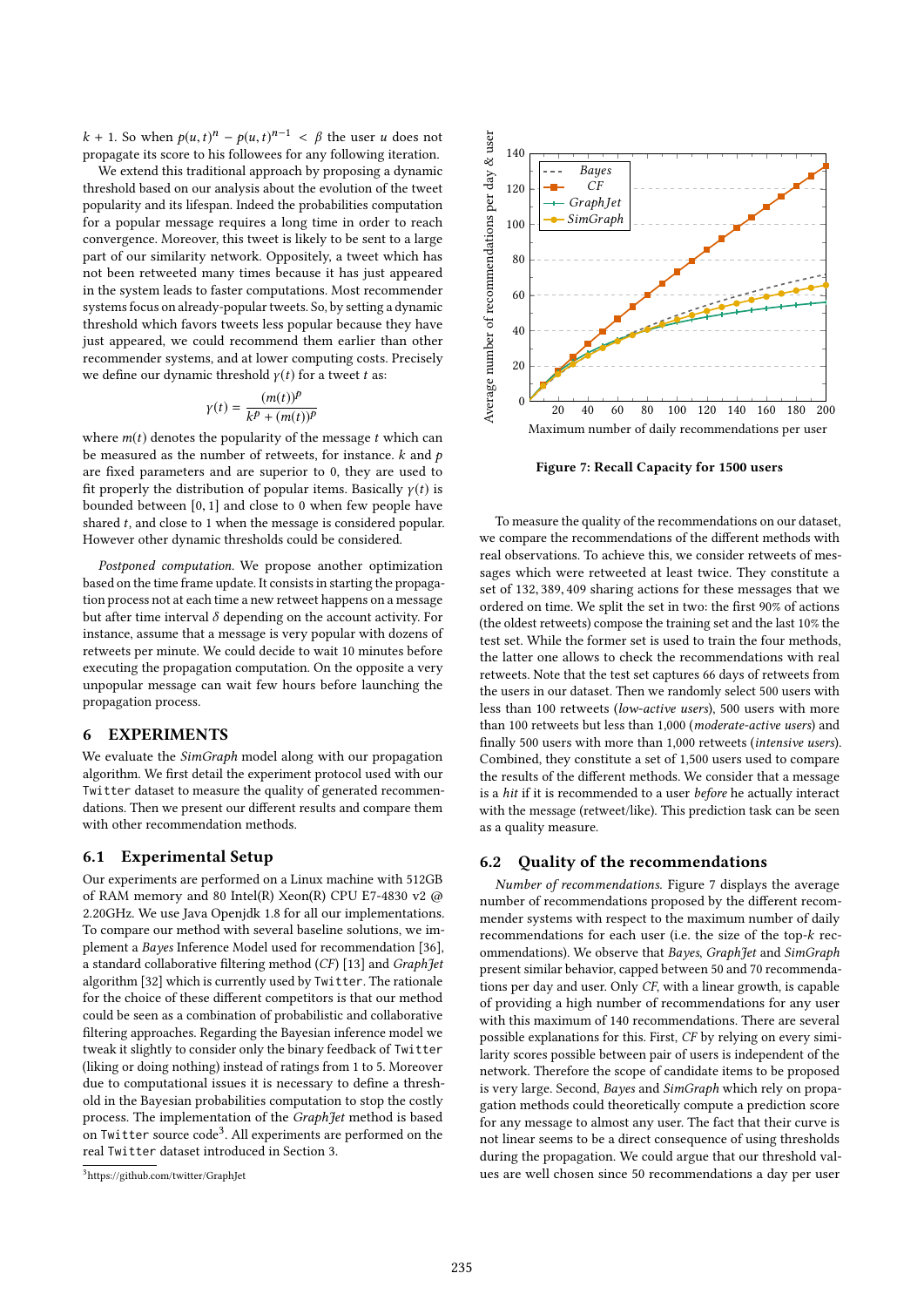

Figure 8: Number of hits for 1500 users



Figure 9: Number of hits for 500 small users

remains sufficient. Finally, GraphJet is limited by the low connectivity and the slow activity of small users. In fact, the total number of possibilities offered to small users is limited to their neighborhood.

Retweet prediction. A prediction corresponds to a hit in the test dataset when the recommendation of a message happens before it is effectively retweeted/shared in the dataset. Figure 8 plots the total number of hits for the combined set of 1,500 users with respect to the number of recommendations proposed to a user per day. This experiment is refined by different sets of users on Figure 9 (low-active users), Figure 10 (moderate-active users) and Figure 11 (big users). We observe that the results are globally stable among the different sets of considered users.

The main difference between types of users (small, medium, big) comes from the bounds of the number of hits. In fact, the total number of retweets/share is higher for big users and therefore the probability to have a hit. But interestingly, users' behavior is identical for medium and big users. According to small users, since the total number of retweets is low, the probability to find a



Figure 10: Number of hits for 500 medium users



Figure 11: Number of hits for 500 big users

hit grows up quickly for all approaches but a threshold is reached faster.

We note that the CF model has a linear evolution in the combined set of 1500 users, so it is better suited for applications proposing a high number of recommendations. But as we saw in Figure 7 this model also proposes the largest number of recommendations which leads to a constant but low precision score of <sup>0</sup>.0001% (i.e., it proposes a lot of noise). For instance, when limiting to a top-30 for recommendations, CF gets 5,685 hits while Bayes and GraphJet get respectively 3,564 and 2,541 hits. SimGraph outperforms them with a total number of 8,509 hits at top-30. However, this number of hits is limited for small users with a stabilization of 700 hits for  $k > 80$ . It is due to the fact that those users do not retweet much and cannot statistically lead to much more hits.

SimGraph outperforms other approaches, e.g. GraphJet by a factor of 3.5, for any  $k < 200$ . For very large values of k, CF slightly outperform our method Simgraph. Similarly to CF, Sim-Graph does not rely directly on the underlying network and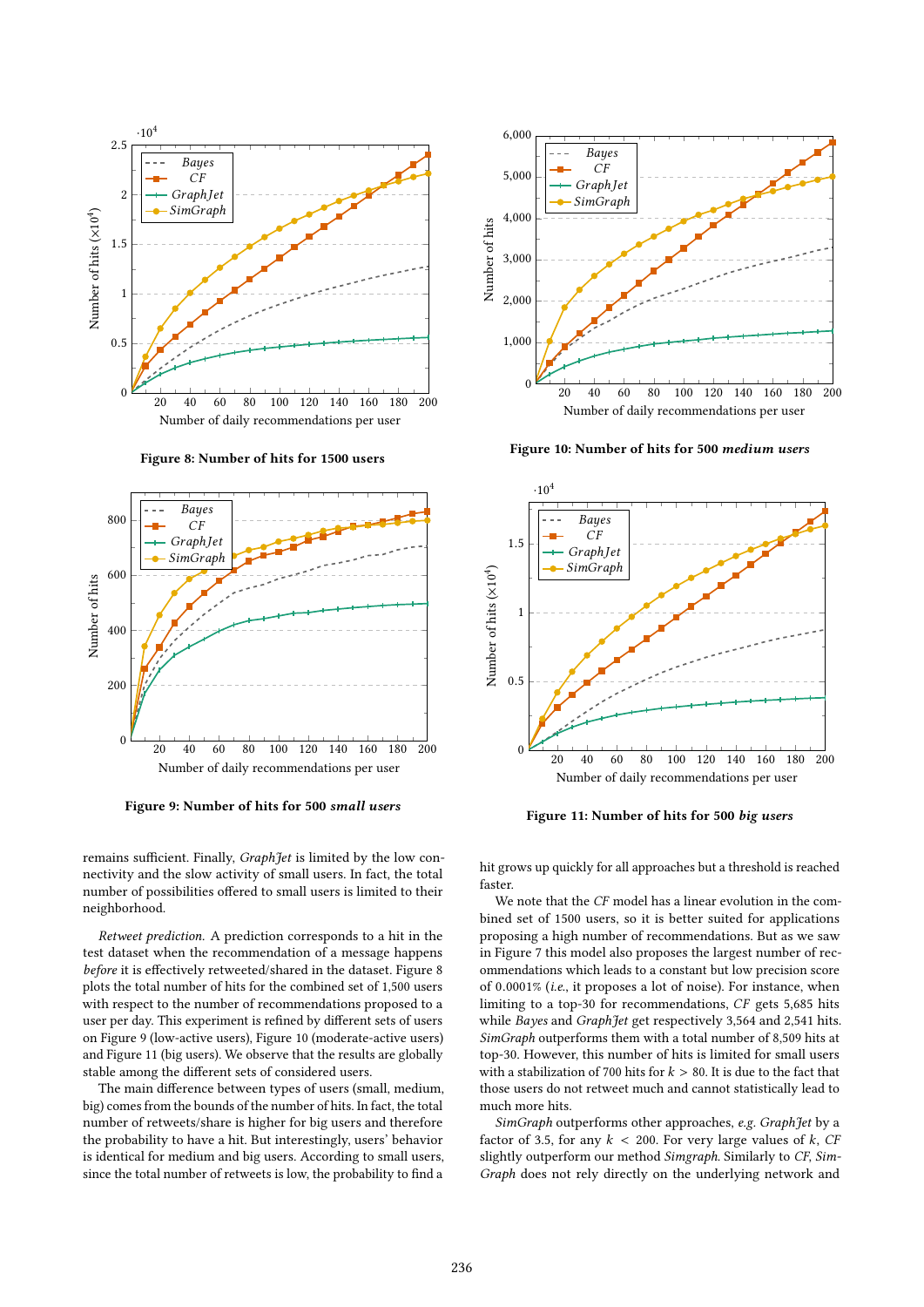

Figure 12: Popularity of hits

focuses on similarities which quickly provides good results based on users interests. But, thanks to the similarity graph and transitivity, our solution succeeds in providing new recommendations coming from other kinds of interests, different from the ones observed in the user profile, based on proximity where CF fails.

Popularity of the hits. We now focus on how popular the recommendations are in each solution which led to some hits. It helps to identify their scope of accuracy. Figure 12 shows that GraphJet's random walks mainly generate hits on popular messages with an average number of retweets equals to 113 for each hit. Indeed, the most popular a message is, the more often the random walk will reach it. Therefore, GraphJet naturally is more inclined to recommend popular items.

On the contrary, the Bayesian model recommends less popular messages: for the hits it produced there were only 6 retweets on average. Thus, it produces more "local" recommendations, due to the probability computation on top of the underlying network. Observe however that the messages popularity decreases with the size of the top- $k$ , in order to provide more recommendations Bayes will find items that are even less popular.

Collaborative filtering approaches, CF and SimGraph, present a more balanced result with respectively 35 and 23 retweets for a recommended tweet. These systems recommend both popular and more dedicated messages. Observe that at first CF will propose less popular items due to relying on strong similarities far in the network while SimGraph will propose more popular items. The curve will then intersect around top-70.

Hits comparison. Figure 13 displays the amount of hits in common between SimGraph and other methods. It shows the ratio  $\sigma$ of common hits, ı.e. :

$$
\sigma(competitor) = \frac{hits(SimGraph) \cap hits(competitor)}{hits(competitor)}
$$
 (2)

We notice first that the ratio of common hits does not evolve more than 10% for each method. Except for CF that proposes less popular retweet at the beginning (see Figure 8) and more popular ones then, which levels up the number of common hits.

On the contrary, GraphJet focuses mainly on popularity at the beginning and shares less similarity between users, but then



Figure 13: Parts of hits that are included in SimGraph



Figure 14: F1 Scores over number of recommandations

after 40 recommendations this intersection reaches a bound due to a more diversified set of recommendations in SimGraph.

The Bayesian method shares more similarities between hits with more than 50% which means that our method predicts retweets of tweets with various popularity: popular tweets like GraphJet, but also less popular tweets like CF and not-popular like Bayes based on the network.

F1 Measure. Figure 14 plots the F1 score for each method, according to the hits obtained over the number of daily recommendations per user. Except Bayes, methods peak around the same size of  $k = 15$ , which seems to be a good number of recommendation per day. GraphJet by doing less hits for same amount of recommendation leads to a lower score when combining precision and recall. CF proposes too many recommendations even with better precision obtains a similar F1 score as Bayes that proposed less recommendations but with more hits. Finally, Sim-Graph gives a really good compromise, with both popular and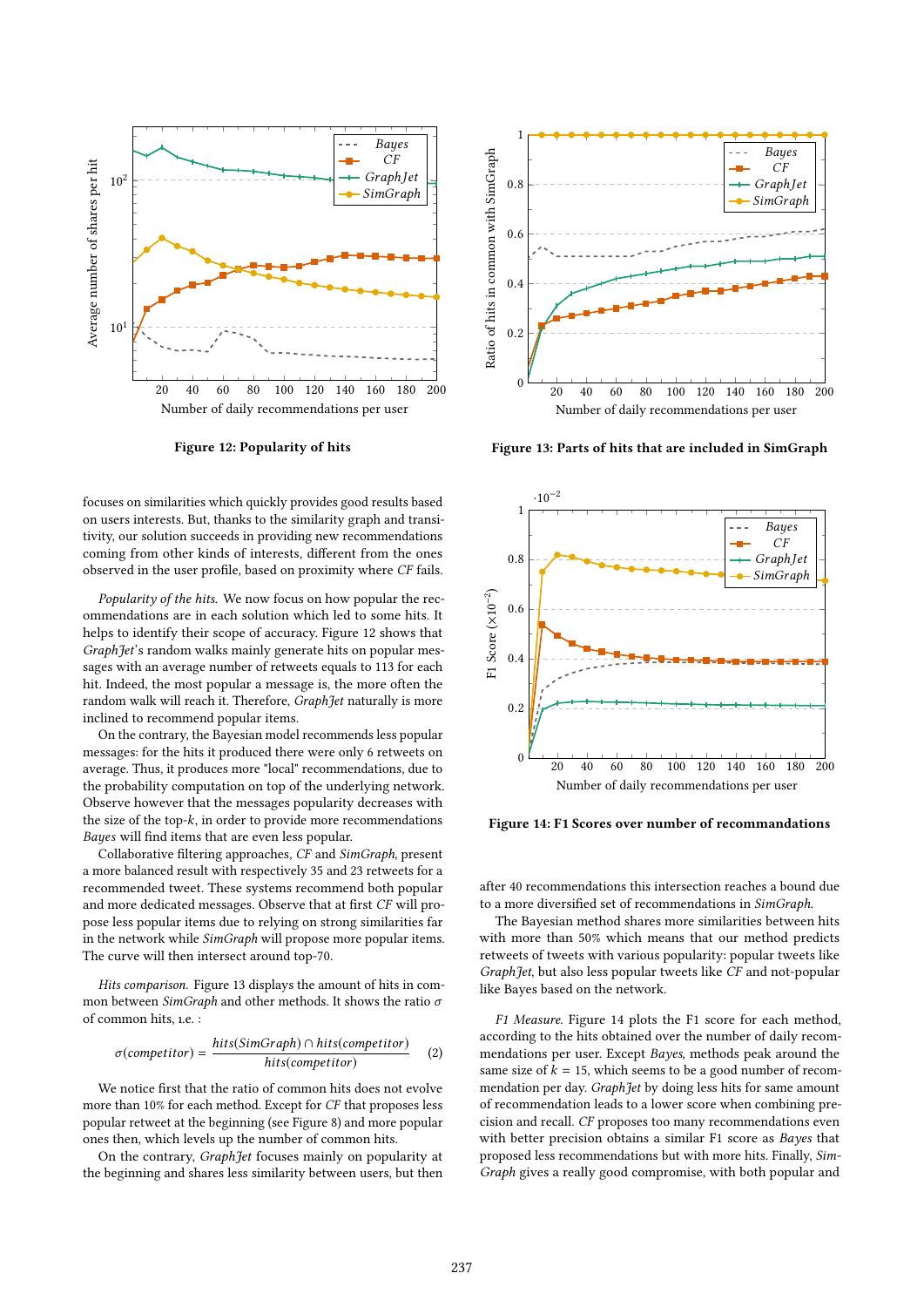similar in the neighborhood, of recommendations of tweets. Overall on this task, SimGraph performs 4 times better than Graph Jet and 2 times better than Bayes and CF.

#### 6.3 Performances

Processing time. We compare now processing time for the different methods. Results are presented in Table 5. We observe that CF has the highest initialization time with almost <sup>9</sup>s per user, since it requires to compute the similarities between all pairs of users, so theoretically  $|V|^2 \approx 1.3 \times 10^{12}$  computations. Oppositely<br>Rayse has the lowest initialization time with 10ms per user to Bayes has the lowest initialization time with <sup>10</sup>ms per user to initialize all probabilities. For SimGraph, the initialization consists in exploring for each user his neighborhood up to distance 2 (BFS exploration) and to compute similarities for each user found during the exploration to build the similarity graph. For each user, using this method requires <sup>311</sup>ms to determine its most similar users. GraphJet only relies on the Twitter and retweets graph and does not need any initialization.

According to the message processing time, all the methods were implemented in a multi-thread way on a 70 cores parallelization process. We can observe that Bayes takes around 1 second to compute the recommendation scores for a given message due to graph exploration. Oppositely CF is able to compute very quickly the different recommendations (0.5ms per message) based on the pre-computed similarities. SimGraph requires <sup>38</sup>ms to compute the recommendation score of a message to users based on our iterative propagation algorithm. GraphJet is usercentric and computes top-k recommendations for a given user, and not a set of users to recommend a given message. Computing k recommendations for a given user requires <sup>14</sup>ms.

To compare performances of the different algorithms we measure the total time for processing both the initialization and the recommendations, for each user for GraphJet or for each of the <sup>13</sup>.<sup>2</sup> million incoming messages during the test dataset for other methods. For GraphJet we perform the computation periodically, here we chose every 5 hours. Note that the test period extends over 66 days. It results that Bayes is the most expensive method with <sup>51</sup>.22h of total computation. CF is also expensive with <sup>41</sup>.01h of computation mainly for the pre-processing. GraphJet provides much faster recommendations (4.2h). SimGraph is a good tradeoff with an initializing time by node of <sup>311</sup>ms and an average time per message of <sup>38</sup>ms leading to a total computation time of <sup>3</sup>.41h. We see that both the Bayes and CF methods suffer of very long computation time, making them hard to use in a real life scenario.

Notification time. This experiment illustrates the benefit of the different methods regarding the notification time. In other words, we want to study how much time in advance a recommended tweet will be presented to the user before the actual interaction. Remember that according to our study in Section 3, a tweet has a short lifespan. We compute for each hit the difference between the time when the recommendation was performed and the time when the user perform the retweet in the test dataset. In Figure 15, we see that *Graph Jet* is very stable and permits to predict a hit 80,000s (around 22 hours) in advance on average. GraphJet's tendency to recommend popular items makes it more efficient on this task, having more opportunities to predict such messages before. Interestingly theCF curve is correlated with the average popularity of the item predicted in Figure 12. Recommending dedicated items long time in advance is a difficult task therefore, and naturally the average advance time increases for CF and



Figure 15: Average advance time before real retweets (in s)



Figure 16: Number of hits with several updating strategies

can predict recommendations before GraphJet for very large k values. Indeed CF benefits from not having to wait for a message to propagate through the network to compute a recommendation score, therefore can predict popular items long time in advance. Following the same conclusion that predicting dedicated messages long time in advance is a difficult task, it fully explain why Bayes and SimGraph can only predict iterations 17h in advance on average since they have to wait for more signals.

Graph update. Microblogging platforms such as Twitter are permanently in motion. Each retweet/like performed impacts some changes of similarity scores and consequently impacting recommendations computation and quality. Keeping structures up to date to fit the shift of users' interest is a very difficult task. Therefore an efficient updating strategy is crucial to make our recommendation model robust to network and retweet evolutions. GraphJet is a very suitable solution in real life because, by avoiding any initialization step, it continuously stays updated no matter the amount of new information published. However, as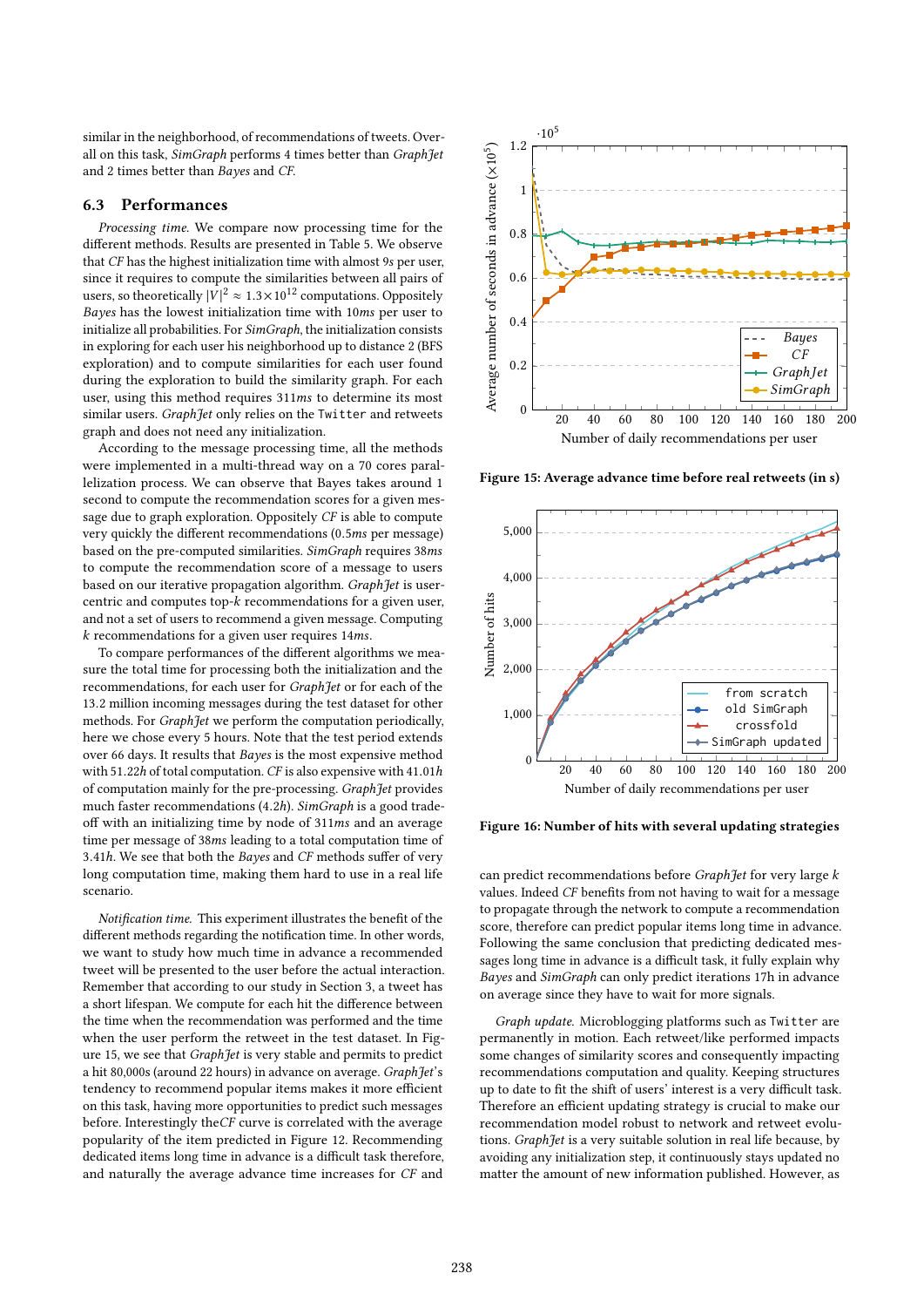|                  | init. (per user) | init total time | time (per message) | total time $(70 \text{ cores }$ $\ell$ ) | total time       |
|------------------|------------------|-----------------|--------------------|------------------------------------------|------------------|
|                  |                  | 1,149,374 users |                    | 13,238,941 Tweets (Trial period)         | init + recos     |
| <b>Bayes</b>     | 10ms             | 0.04h           | 975 <sub>ms</sub>  | 51.22h                                   | 51.26h           |
| CF               | 8,583ms          | 39.40h          | 0.5 <sub>ms</sub>  | 0.02 <sub>h</sub>                        | 41.01h           |
| SimGraph         | 311ms            | 1.41h           | 38ms               | 2.00 <sub>h</sub>                        | 3.41h            |
|                  | init. (per user) | init total time | time (per user)    | total time $(70 \text{ cores }$ $\ell$ ) | total time       |
|                  |                  | 1,149,374 users |                    | 1,149,374 users * 66 days (Trial period) | init + recos     |
| <b>Graph</b> Jet | 0 <sub>ms</sub>  | 0h              | 14ms               | 4.2h                                     | 4.2 <sub>h</sub> |

| Table 5: Initialization and recommendation time (in ms) |  |  |
|---------------------------------------------------------|--|--|
|---------------------------------------------------------|--|--|

we saw in Figure 8 the gain in hits prediction with our method SimGraph is substantial enough to inquire how we can keep this increase of accuracy while dealing with incremental updates. We study the impact of computing our recommendations based on an outdated similarity graph and the outcome of using different updating strategies. For this experiment we assume that Sim-Graph was built at the beginning of the test dataset (after 90% of the retweets). We plot in Figure 16 the number of hits obtained for the last 5% of the retweets (half of the 10% trial). We compare four approaches:

- from scratch, where the graph is totally rebuilt after 95% of the retweets, from the original graph,
- old simgraph, where we keep the exact same SimGraph that the one computed at 90%,
- crossfold, where we apply our similarity graph construction on the previous old simgraph instead of the twitter graph,
- SimGraph update, where we update similarity scores on the similarity graph built at 90%

As expected re-building from scratch the similarity graph at 95% allows to get the best predictions. This strategy is also the most expensive one with similar computation cost as the ones expressed in Table 5. Surprisingly old SimGraph and SimGraph update have almost the exact same results, indicating that the topology of the computed network has a more important impact than the weight computed on the edges. The crossfold strategy is very promising because it fits almost perfectly with the from scratch strategy while cutting drastically computation cost. Indeed, the crossfold strategy perform a BFS at distance 2 on the already computed similarity graph to search for new influential users that weren't considered during the first SimGraph computation. This method both increases the density of the graph while updating the weight edges. These results enlighten the possibility to follow the evolution of users by incrementally computing a SimGraph on top of the previous iteration and avoid computing things from scratch.

## 7 CONCLUSION

We propose in this paper SimGraph, a scalable recommendation model based on a similarity graph which exploits homophily for propagation of probabilities. We study the homophily impact between users on the network. This indicate that homophily is a good property to find quickly users of high similarities and therefore drastically reduce the computation cost of such operation. We find that applying transitivity on those similarities reduces the sparsity efficiently with a fast convergent model thanks to optimization technics. We propose a propagation model in order to compute on-demand relevant recommendations for an incoming post. Our experiments enlighten that our method outperforms

other approaches for recommendation computations, but also provides more hits than the competitors for a lower number of recommendations blending popular and more confidential items. We also demonstrate how SimGraph can be updated at low cost, showing its usability in real world scenarios.

As future works, we intend to enhance our similarity graph by analyzing content of the tweets with entity recognition. In fact, our similarity is based on common retweets between users and can be improved by creating "topic tweets" by merging similar tweets. This will make users likely to be similar in the similarity graph and therefore enhance results for small users. We also plan to break "information bubbles", since recommended information is generally originated from the same sub-part of the graph. We are currently working on the identification of bubbles in our twitter graph based on both the network topology and tweet topics. Then we will propose a complementary score for recommendations by escaping from information locality from a bubble to another.

## **REFERENCES**

- [1] Gediminas Adomavicius and Alexander Tuzhilin. 2005. Toward the Next Generation of Recommender Systems: A Survey of the State-of-the-art and Possible Extensions. Trans. on Knowledge and Data Engineering (TKDE) 17, 6 (2005), 734–749.
- [2] Hyung Jun Ahn. 2008. A New Similarity Measure for Collaborative Filtering to Alleviate the New User Cold-starting Problem. Inf. Sciences 178, 1 (2008), 37–51.
- [3] Parantapa Bhattacharya, Muhammad Bilal Zafar, Niloy Ganguly, Saptarshi Ghosh, and Krishna P. Gummadi. 2014. Inferring User Interests in the Twitter Social Network. In Proc. Intl. Conf. on Recommender Systems (RECSYS). 357– 360.
- [4] John S. Breese, David Heckerman, and Carl Kadie. 1998. Empirical Analysis of Predictive Algorithms for Collaborative Filtering. In Proc. Intl. Conf. on Uncertainty in Artificial Intelligence (UAI). 43–52.
- [5] Elanor Colleoni, Alessandro Rozza, and Adam Arvidsson. 2014. Echo Chamber or Public Sphere? Predicting Political Orientation and Measuring Political Homophily in Twitter Using Big Data. Jour. of Communication 64, 2 (2014), 317–332.
- [6] Camelia Constantin, Ryadh Dahimene, Quentin Grossetti, and Cédric Du Mouza. 2016. Finding Users of Interest in Micro-blogging Systems. In Proc. Intl. Conf. on Extending Database Technology (EDBT). 5–16.
- [7] Paul Covington, Jay Adams, and Emre Sargin. 2016. Deep Neural Networks for YouTube Recommendations. In Proc. Intl. Conf. on Recommender Systems (RECSYS). 191–198.
- Peter Forbes and Mu Zhu. 2011. Content-boosted Matrix Factorization for Recommender Systems: Experiments with Recipe Recommendation. In Proc. Intl. Conf. on Recommender Systems (RECSYS). 261–264.
- [9] Blaž Fortuna, Carolina Fortuna, and Dunja Mladenić. 2010. Real-time News Recommender System. In Proc. Eur. Conf. on Machine Learning and Knowledge Discovery in Databases (ECML-PKDD). 583–586.
- [10] Fréderic Godin, Viktor Slavkovikj, Wesley De Neve, Benjamin Schrauwen, and Rik Van de Walle. 2013. Using Topic Models for Twitter Hashtag Recommendation. In Proc. Intl. World Wide Web Conference (WWW). 593-596.
- [11] David Goldberg, David Nichols, Brian M. Oki, and Douglas Terry. 1992. Using Collaborative Filtering to Weave an Information Tapestry. Commun. ACM 35, 12 (1992), 61–70.
- [12] Pankaj Gupta, Ashish Goel, Jimmy Lin, Aneesh Sharma, Dong Wang, and Reza Zadeh. 2013. WTF: The Who to Follow Service at Twitter. In Proc. Intl. World Wide Web Conference (WWW). 505–514.